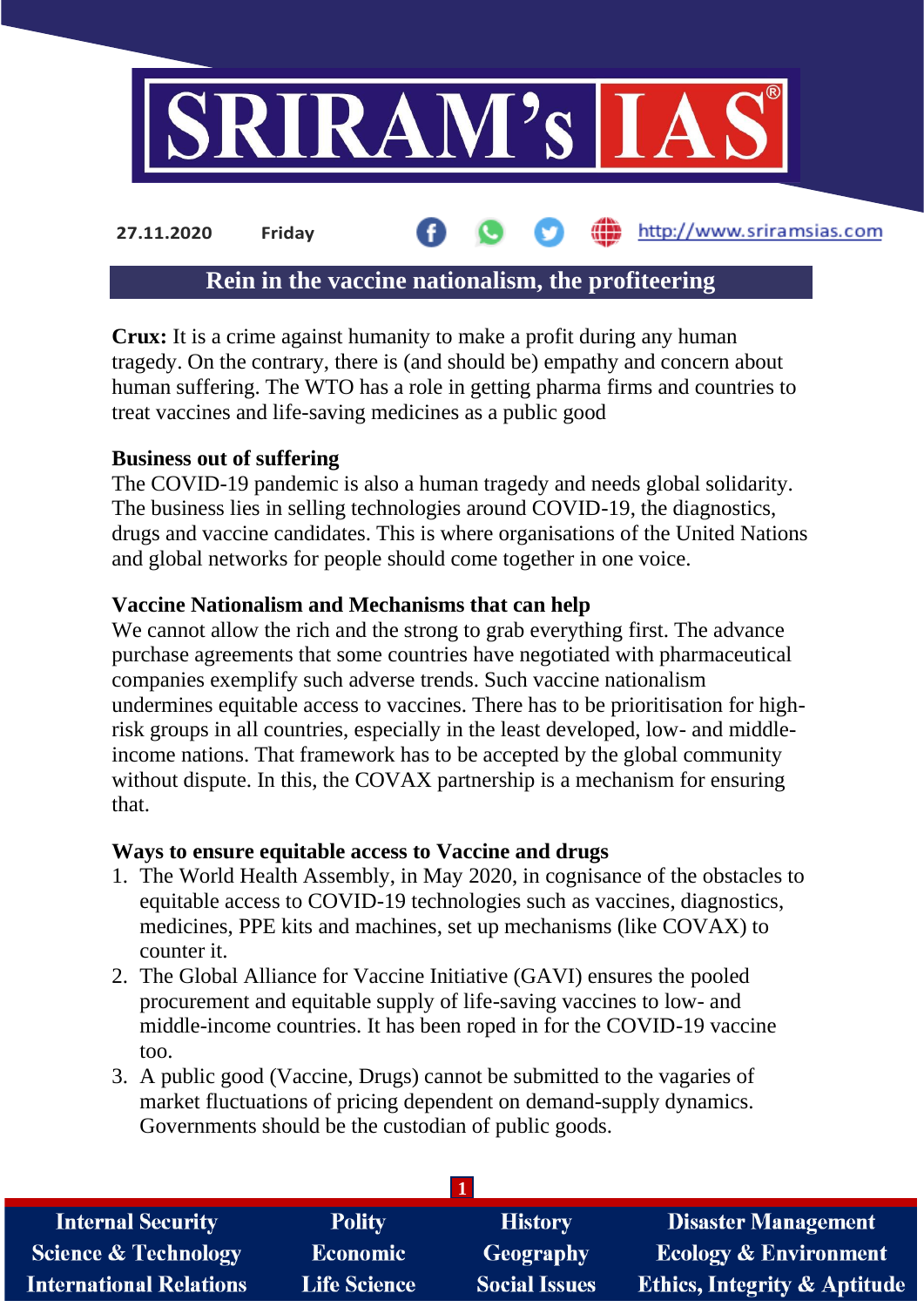

http://www.sriramsias.com

- 4. Also, some regulation mandated by the UN General Assembly must be thought of.
- 5. The WTO had made provisions for compulsory licensing of life-saving drugs in certain circumstances.

# **A chance to act for WTO**

**27.11.2020 Friday**

The WTO can go for a waiver of the protection of copyright, design, trademarks and patent on COVID-19 related technologies including vaccines. If this is decided favourably as a special case considering the unprecedented impact of the pandemic, it will set a precedent. A UN organisation such as the WTO can wield influence on member-nations to forgo trade profits for a humanitarian cause. Global campaigns through the media and civil society organisations can garner enough momentum to exert pressure on TRIPS.

### **Conclusion: Long Term Goal**

This is a pragmatic step for the time being. But having nothing less than vaccines and life-saving medicines being treated as a public good must definitely be the long-term goal.

# **A clear reading of the Ayurveda surgery move**

**Bottom line:** India needs its Ayurveda graduates, including surgeons, to improve the common man's access to decent health care

#### **Response to notification**

A notification has been released by the Central Council of Indian Medicine identifying surgical procedures that can be performed by post-graduate Ayurvedic doctors in Shalya (surgery) has stirred up a hornet's nest.

# **Ayurvedic reality: Identity Crisis**

1. The degree in Ayurvedic medicine became largely an Ayurveda course. However, it was necessary out of a practical career compulsion to teach the basics of modern medicine to these graduates. Most Ayurvedic graduates entered general practice.

| <b>Polity</b>       | <b>History</b>       | <b>Disaster Management</b>              |  |  |
|---------------------|----------------------|-----------------------------------------|--|--|
| <b>Economic</b>     | <b>Geography</b>     | <b>Ecology &amp; Environment</b>        |  |  |
| <b>Life Science</b> | <b>Social Issues</b> | <b>Ethics, Integrity &amp; Aptitude</b> |  |  |
|                     |                      |                                         |  |  |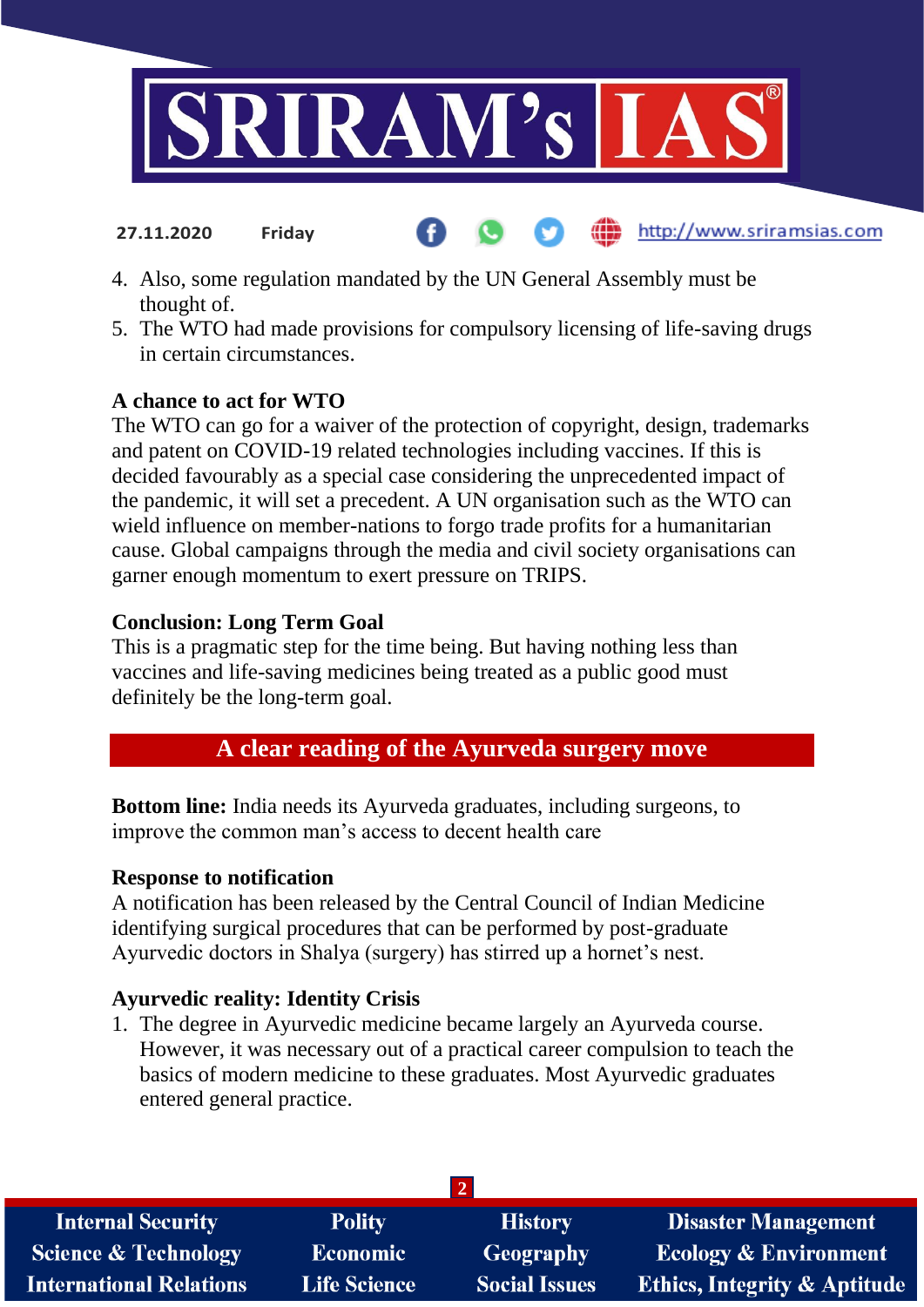

#### http://www.sriramsias.com **27.11.2020 Friday**

- 2. As modern medicine made rapid strides, Ayurvedic graduates experienced an identity crisis. They could not but practise allopathy which most of them do. And became an important cog in the modern medicine machine.
- 3. More importantly, several of them went on to work in rural and under-served areas. Some set up nursing homes. In health care, availability is often more important than quality, specialisation and such extravagant ideas.
- 4. During COVID-19, a large number of the quarantine centres were manned by these doctors. All this is not a rationalisation but an explanation which we ought to know.

#### **Ayurvedic Surgeon**

- 1. In an effort to develop postgraduate programmes, Ayurveda medical colleges developed one in "Shalya' or "surgery". This is awkward as unlike the vast pharmacopoeia, there is really nothing called Ayurvedic surgery.
- 2. The controversial notification by the Central Council of Indian Medicine authorises an MS (Ayurved) Shalya Tantra, or General Surgery postgraduate degree holder on completion of his course to perform 58 surgical procedures. Some of the procedures in the list are rather complicated. For Ayurvedic surgeons to do it is an obvious overkill.

# **A silver lining**

- 1. Ayurveda graduates including surgeons are a large workforce in search of an identity. India needs them. If they are creatively and properly trained, they can play important roles in our health-care system.
- 2. On-site or ambulance care of trauma victims is in shambles in India. It is effectively delivered by trained paramedics in many countries. Given the right training, pay and identity, Ayurvedic surgeons can be trained to strengthen this service and save hundreds of lives.
- 3. We urgently need a serious discussion about utilising India's large workforce of non-MBBS doctors to improve access to decent health care for our ordinary citizens, then it is well worth our time.

# **Background:**

1. The Central Council of Indian Medicine is a statutory body under the Indian Medicine Central Council Act, and "which regulates the Indian Medical systems of Ayurveda, Siddha, Sowa-Rigpa and Unani Medicine.

| <b>Internal Security</b>        | <b>Polity</b>       | <b>History</b>       | <b>Disaster Management</b>              |
|---------------------------------|---------------------|----------------------|-----------------------------------------|
| <b>Science &amp; Technology</b> | <b>Economic</b>     | <b>Geography</b>     | <b>Ecology &amp; Environment</b>        |
| <b>International Relations</b>  | <b>Life Science</b> | <b>Social Issues</b> | <b>Ethics, Integrity &amp; Aptitude</b> |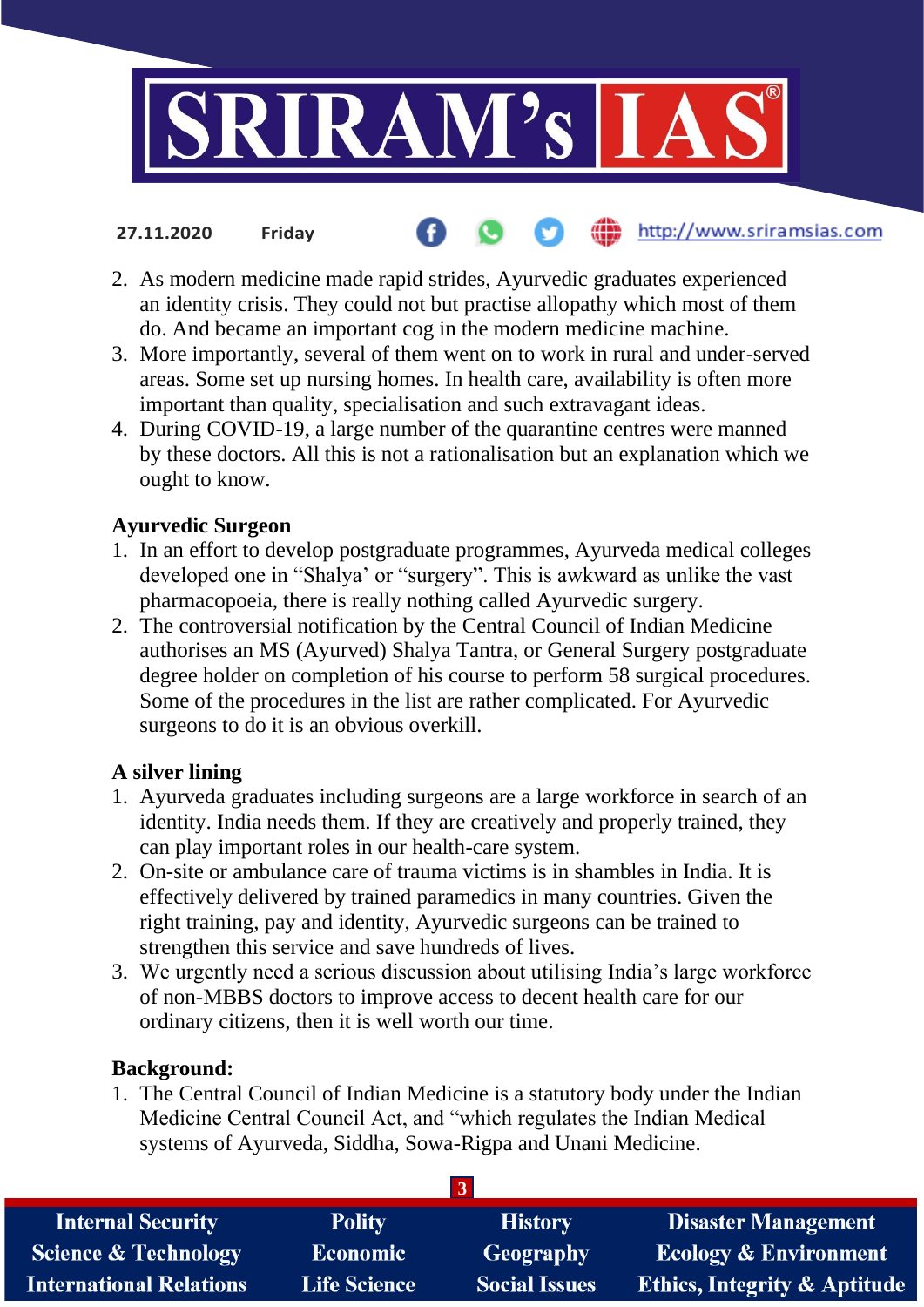

http://www.sriramsias.com

2. We know about Sushruta and his surgical dexterity at a time when the world had not yet woken up to the art and the science of surgery. There are detailed descriptions in the Sushruta Samhita, the ancient Sanskrit text on medicine and surgery, or procedures such as rhinoplasty where the nose is reconstructed with tissue from the cheek. It was thousands of years later that modern plastic surgeons described this procedure.

# **Policing faith**

**Bottom line:** Anti-conversion laws that bar intermarriages will lead to the path of social regression

### **Highlights:**

**27.11.2020 Friday**

- 1. The proposed Uttar Pradesh ordinance seeking to prohibit "unlawful" religious conversions represents a regressive march towards unacceptable medievalism and a reprehensible zeal to police the private lives and beliefs of citizens.
- 2. It eschews the phrase "freedom of religion" that several other anticonversion laws in other states have employed to title their laws.
- 3. However, apparently inspired by similar legislation in Himachal Pradesh and Uttarakhand, it has sought to include "alluring into marriage" as an additional ground for declaring an instance of religious conversion as illegal, apart from the use of "force, coercion, undue influence and deceit".

# **The Apex Court: Stanislaus Case (1977)**

- 1. While upholding the validity of the Freedom of Religion Acts of Madhya Pradesh and Odisha, in Stanislaus (1977), the Supreme Court had held that the "right to propagate" religion did not include the "right to convert".
- 2. However, those early laws did not bar conversions by marriage. The Himachal Pradesh, Uttarakhand, and the proposed U.P. law would be vulnerable on that score.
- 3. After the Court's "right to privacy" judgment, and the Shafin Jahan-Hadiya case (2018), it would be no more constitutional to use "marriage" as a ground for prohibiting conversion, as it involves the rights of privacy, choice and marital freedom.

| <b>Internal Security</b>        | <b>Polity</b>       | <b>History</b>       | <b>Disaster Management</b>              |  |
|---------------------------------|---------------------|----------------------|-----------------------------------------|--|
| <b>Science &amp; Technology</b> | <b>Economic</b>     | <b>Geography</b>     | <b>Ecology &amp; Environment</b>        |  |
| <b>International Relations</b>  | <b>Life Science</b> | <b>Social Issues</b> | <b>Ethics, Integrity &amp; Aptitude</b> |  |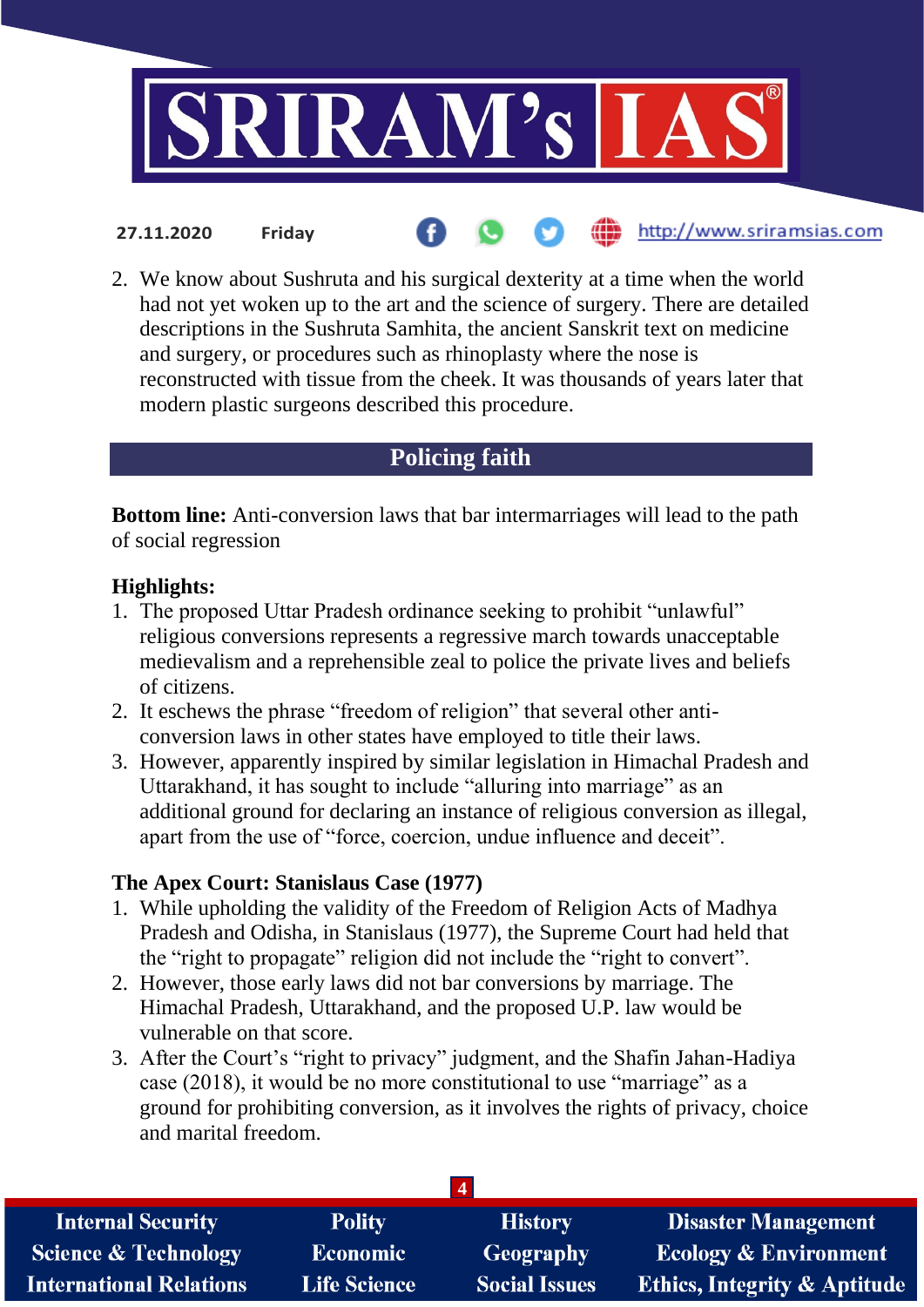

4. Further, all such previous laws were seen as "public order" legislation — the claim is that "forced" or "fraudulent" conversions lead to disturbance of order.

http://www.sriramsias.com

- 5. An interfaith marriage, by itself, is unlikely to be seen by the courts as an event impinging on public order.
- 6. Further, the provision on a mandatory prior declaration of an intent to convert is similar to the one struck down by the Himachal Pradesh High Court in 2012 as violating the right to keep one's faith a secret.

#### **Conclusion**

**27.11.2020 Friday**

It is disconcerting that several States are keen to join this bandwagon against inter-marriages despite its potential for deepening social discord and communal divides.

# **Storm warnings**

**Crux:** Governments can handle cyclones better by investing in town planning and infrastructure

# **Highlights:**

- 1. Cyclone Nivar raised fears of another epic disaster for millions of coastal residents in the south, but its passage overland was less destructive than anticipated.
- 2. The reported loss of at least three lives is a relatively low toll for such a large-scale weather system, although property and agriculture have suffered considerable damage from the fierce winds and massive volume of rain it dumped in Tamil Nadu and Puducherry.
- 3. Citizens and the government were fearful of a deluge that could be a repeat of the 2015 flood.
- 4. There was also a welcome emphasis on periodic alerts and warnings. The IMD has been getting better at forecasting slow-moving, linear tropical cyclones in the Bay of Bengal, and multiple satellites now provide cyclone data.
- 5. The deployment of over two dozen NDRF teams and disaster management equipment along the coast reassured civic agencies.

**5**

| <b>Internal Security</b>        | <b>Polity</b>       | <b>History</b>       | <b>Disaster Management</b>              |
|---------------------------------|---------------------|----------------------|-----------------------------------------|
| <b>Science &amp; Technology</b> | <b>Economic</b>     | <b>Geography</b>     | <b>Ecology &amp; Environment</b>        |
| <b>International Relations</b>  | <b>Life Science</b> | <b>Social Issues</b> | <b>Ethics, Integrity &amp; Aptitude</b> |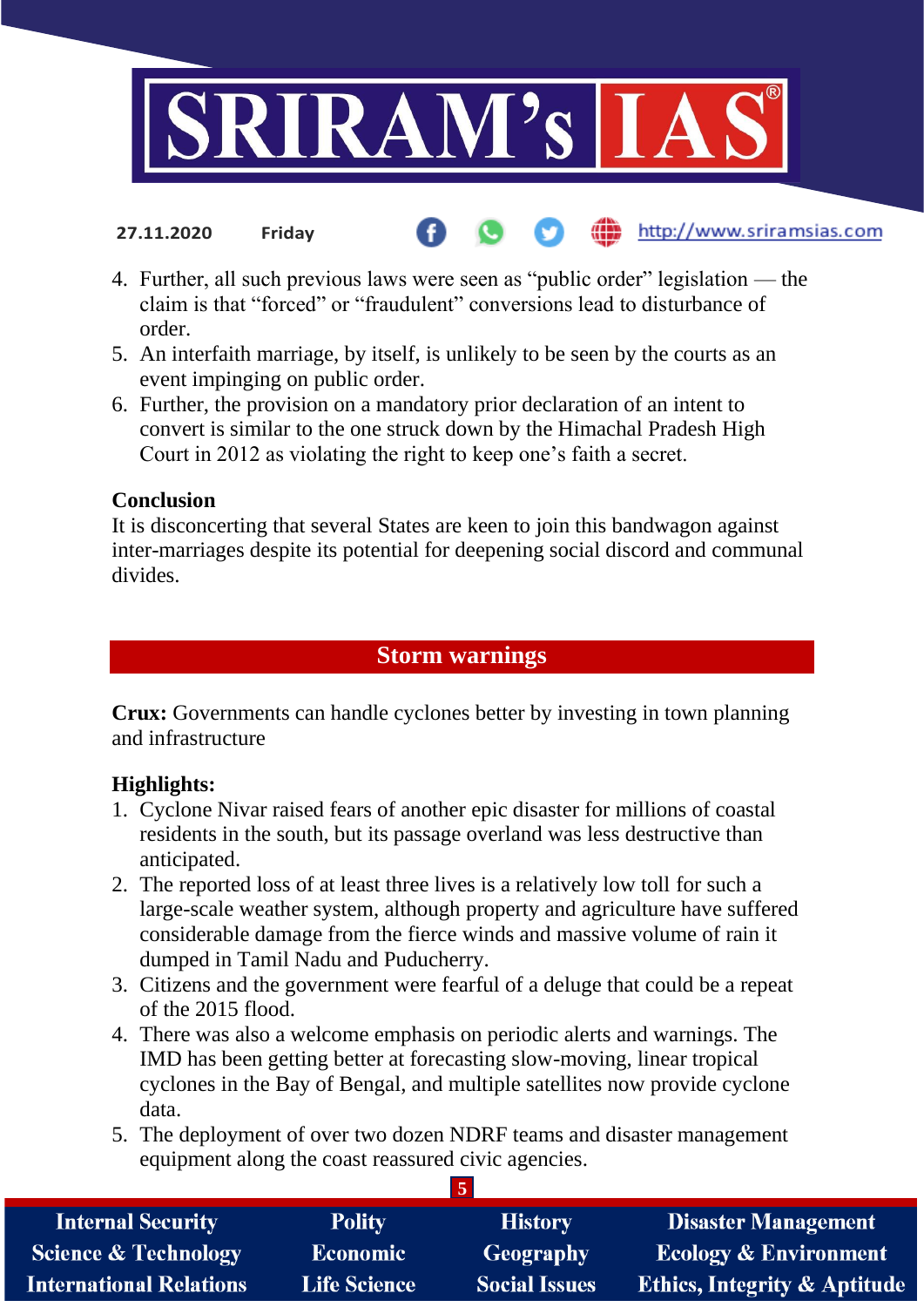

**27.11.2020 Friday**

#### http://www.sriramsias.com

### **Way Forward**

- 1. A sustainable solution is required to Chennai's (and Other megacities) evident civic decay.
- 2. There is extensive documentation on the loss of its floodplains, lakes and peri-urban wetlands to encroachment in Chennai and elsewhere, a key factor that is exacerbating monsoon flooding. This land grab should be stopped.
- 3. The Governments must rigorously collect and publish data on annual flooding patterns, and measure the peak flows in the neglected rivers and canals to plan remedies.
- 4. Appalling indifference to land use norms has spawned an amorphous housing sector characterised by inflated, speculative prices but no foundation of civic infrastructure.
- 5. To keep Indian Cities competitive, governments and local bodies should hardwire urban planning and invest heavily for a future of frequent disruptive weather.

# **Are tougher laws the answer to check online abuse?**

**News:** Following widespread criticism, the Kerala government has decided to withdraw an Ordinance that gives unbridled powers to the police to arrest anyone expressing or disseminating any matter that it deems defamatory. However, the move to introduce such a law in the first place shows that State governments believe that existing laws are not adequate to deal with social media abuse.

#### **Legal Adequacy and enforcement deficit**

- 1. We have the Indian Penal Code (IPC) that criminalises speech that is obscene, defamatory, that insults the modesty of women and intrudes upon her privacy.
- 2. It punishes anonymous criminal intimidation, it punishes voyeurism, it punishes digitally-enabled stalking, hate speech, and even non-consensual sharing of sexual images online.
- 3. In addition to that, you have the Information Technology Act of 2000 that punishes speech that is obscene.

| <b>Internal Security</b>        | <b>Polity</b>       | <b>History</b>       | <b>Disaster Management</b>              |
|---------------------------------|---------------------|----------------------|-----------------------------------------|
| <b>Science &amp; Technology</b> | <b>Economic</b>     | Geography            | <b>Ecology &amp; Environment</b>        |
| <b>International Relations</b>  | <b>Life Science</b> | <b>Social Issues</b> | <b>Ethics, Integrity &amp; Aptitude</b> |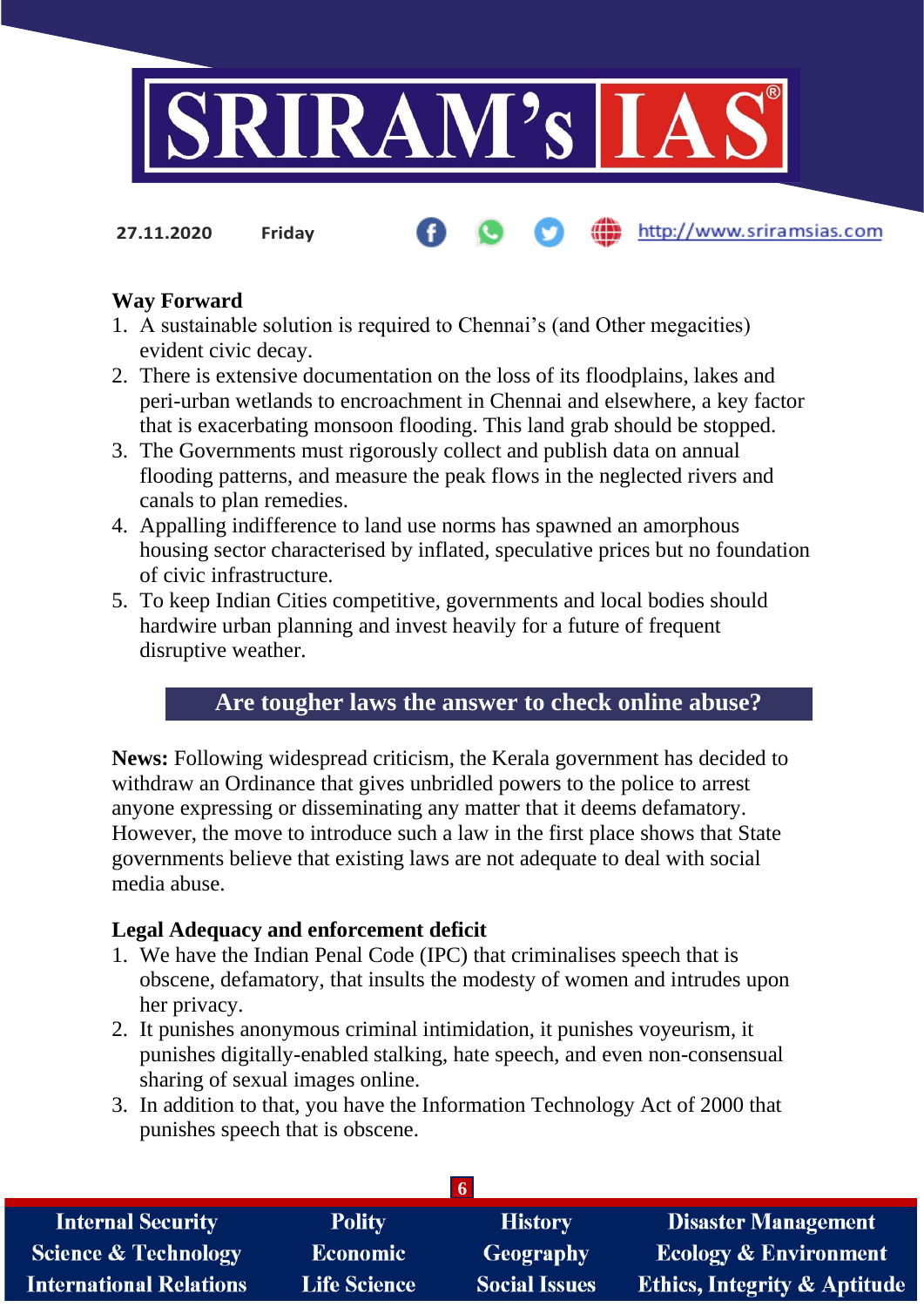

4. The IT Act also places obligations on intermediaries, where intermediaries

http://www.sriramsias.com

- have a duty of due diligence; they have to take down content based on a request by the government or court order.
- 5. So, there is a strong and wide gamut of laws that covers all of these offences.

# **The Criminal Justice System**

**27.11.2020 Friday**

- 1. State governments must be focused on improving the criminal justice system in order to make it easier for women to be able to access the system to make complaints, and for the police to be able to prosecute the complaints properly.
- 2. Enforcement and implementation of existing laws are not very good. It's common knowledge that it's generally not very easy for victims or individuals to file and proceed with complaints.
- 3. Given the massive usage of the Internet in India, the huge amounts of hate speech online or what you and I would normally recognise as hate speech, there is a really low number of cybercrimes as per the NCRB (National Crime Records Bureau) data.
- 4. In 2017, for example, there were only about 21,000 cases in India, which is a huge jump from the 12,000 odd cases in 2016. But that still appears to be a fairly low number in the Indian context.

# **Online Hate Speech**

There is no doubt that there is a problem with hate speech in the online space. This is something that's been discussed at various levels of government. In fact, in 2017, the Law Commission of India recommended that two new provisions be introduced to the IPC to specifically deal with online hate speech. The Central government has also initiated consultations on amendments to the IT Act.

# **Intermediaries**

A lot of the public discussion has focused on how intermediaries need to do more to make the Internet a safer place. To this end, there have been some efforts to amend existing legal frameworks. Two are worth mentioning.

1. The first was called the Social Media Accountability Bill and it sought to impose a range of obligations on social media platforms, and also create a

| <b>Internal Security</b>        | <b>Polity</b>       | <b>History</b>       | <b>Disaster Management</b>              |  |
|---------------------------------|---------------------|----------------------|-----------------------------------------|--|
| <b>Science &amp; Technology</b> | <b>Economic</b>     | Geography            | <b>Ecology &amp; Environment</b>        |  |
| <b>International Relations</b>  | <b>Life Science</b> | <b>Social Issues</b> | <b>Ethics, Integrity &amp; Aptitude</b> |  |